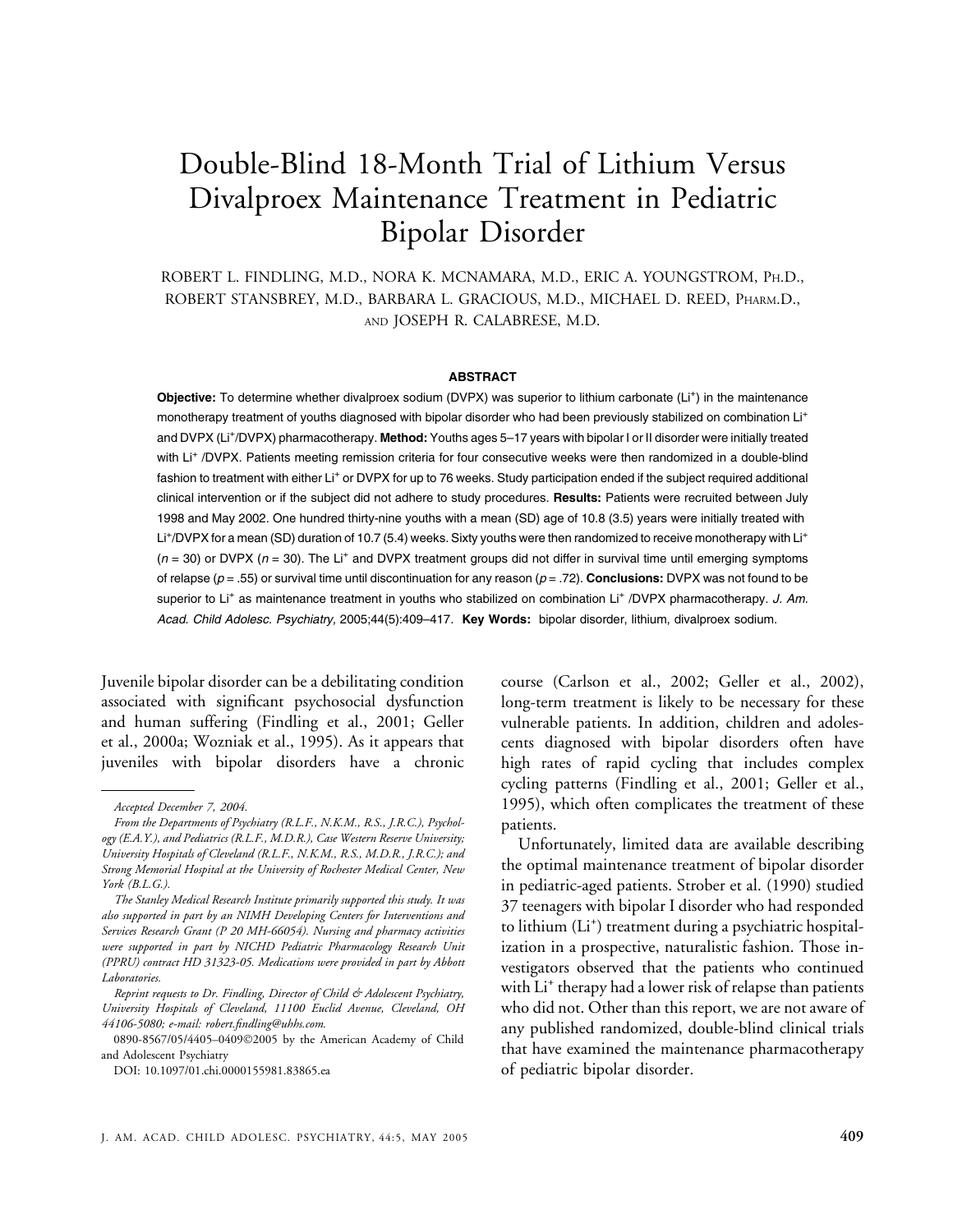Because the safety and efficacy of a psychotropic medication might differ between children and adults, there is a need to perform methodologically rigorous studies in young people with psychiatric illnesses so that clinicians will not be obligated to depend on information generated by research done in adults (Wiznitzer and Findling, 2003). To address the unmet need for randomized clinical trials in youths diagnosed with a bipolar disorder, we conducted a long-term, double-blind maintenance treatment study in juveniles with bipolar disorder. At the time that this study was initiated, the agents for which there were the greatest amount of data that pertained to the treatment of pediatric bipolar disorder were divalproex sodium (DVPX) and Li<sup>+</sup>. At that time, there was also evidence that adults with the rapid cycling variant of bipolar disorder might respond better to treatment with DVPX than with Li<sup>+</sup> (Calabrese and Delucchi, 1990). When the fact that youths with bipolar disorder were frequently reported to have complex cycling patterns (Findling et al., 2001; Geller et al., 1995) was also considered, it was presumed that youths with bipolar disorder might have superior sustained treatment response to DVPX than to Li<sup>+</sup> monotherapy. Thus, the primary goal of this study was to determine whether DVPX was superior to  $Li<sup>+</sup>$  in the maintenance treatment of symptoms of bipolar I or II disorder in children and adolescents who have achieved syndromal remission after receiving open-label combination pharmacotherapy with DVPX and Li<sup>+</sup>.

# **METHOD**

The University Hospitals of Cleveland Institutional Review Board for Human Investigation approved all procedures in this study. Written informed consent was obtained from each subject's guardian and written assent was obtained from each subject before any study-related procedures were performed. A child and adolescent psychiatrist saw each patient and his or her guardian(s) at every treatment visit. Subjects could withdraw from the study at any time if the patient or their guardian no longer wanted to participate in the trial.

#### Study Design

This was a multiphase, single-site outpatient study, the schema of which is summarized in Figure 1. Phase 1 was a stabilization period in which subjects were treated with open-label combination Li<sup>+</sup> plus DVPX (Li<sup>+</sup>/DVPX) for up to 20 weeks. Subjects were seen weekly while in phase 1. Subjects ended participation in phase 1 once they met entry criteria for phase 2 (see below). Subjects who were not eligible to enroll in phase 2 ended study participation on completion of enrollment in phase 1.

Phase 2 was a 76-week, randomized, double-blind clinical trial that employed a double-dummy substitution paradigm in which the subjects who were receiving combination Li<sup>+</sup>/DVPX therapy on entry into phase 2 were randomized to receive either Li<sup>+</sup> or DVPX monotherapy. Subject participation in phase 2 ended if the patient required clinical intervention other than what was provided as part of the trial or did not adhere to study-related procedures. Patients were seen weekly for the first 4 weeks of phase 2, at weeks 6 and 8, and then every 4 weeks thereafter.

To be enrolled into phase 2, clinically stable subjects had to adhere to study-related procedures during phase 1, tolerate a minimum  $Li<sup>+</sup>$  serum concentration of  $\geq 0.6$  mmol/L and a minimum DVPX serum concentration level  $\geq 50 \mu g/mL$  while in phase 1 and also achieve persistent bimodal syndromal remission for four consecutive weeks while receiving no other mood stabilizer, antipsychotic, or antidepressant. Syndromal remission was achieved if the subject met the following criteria for four consecutive weeks: (1) a Children's Depression Rating Scale-Revised (CDRS-R) (Poznanski et al., 1985) score £40, (2) a Young Mania Rating Scale (YMRS) (Young et al., 1978) score  $\leq$ 12.5, and (3) a Children's Global Assessment Scale (CGAS) (Shaffer et al., 1983) score  $\geq 51$ .

If during phase 2, subjects experienced a relapse in mood symptoms, treatment with open combination Li<sup>+</sup>/DVPX was reinitiated at the treating physician's discretion for up to 8 weeks. Results from the Li+ /DVPX reinitiation portion of this study will be described in a subsequent article.

## **Subjects**

Patients were recruited between July 1998 and May 2002. Medically healthy outpatient children and adolescents ages 5–17 years meeting unmodified diagnostic symptom criteria for a primary diagnosis of either bipolar I or II disorder (American Psychiatric Association, 1994) were eligible. In addition, to be eligible for entry into this trial, youths had to have experienced at least one manic or hypomanic episode (American Psychiatric Association, 1994) within the past 3 months. Diagnosis was based on the results of a semistructured diagnostic interview, the Schedule for Affective Disorders



Fig. 1 The study design of a randomized, maintenance trial in pediatric bipolarity.  $BP^* =$  bipolar disorder; DVPX = divalproex sodium; Li<sup>+</sup> = lithium; CDRS-R = Children's Depression Rating Scale-Revised; YMRS = Young Mania Rating Scale; CGAS = Children's Global Assessment Scale; D/C = discontinued from study.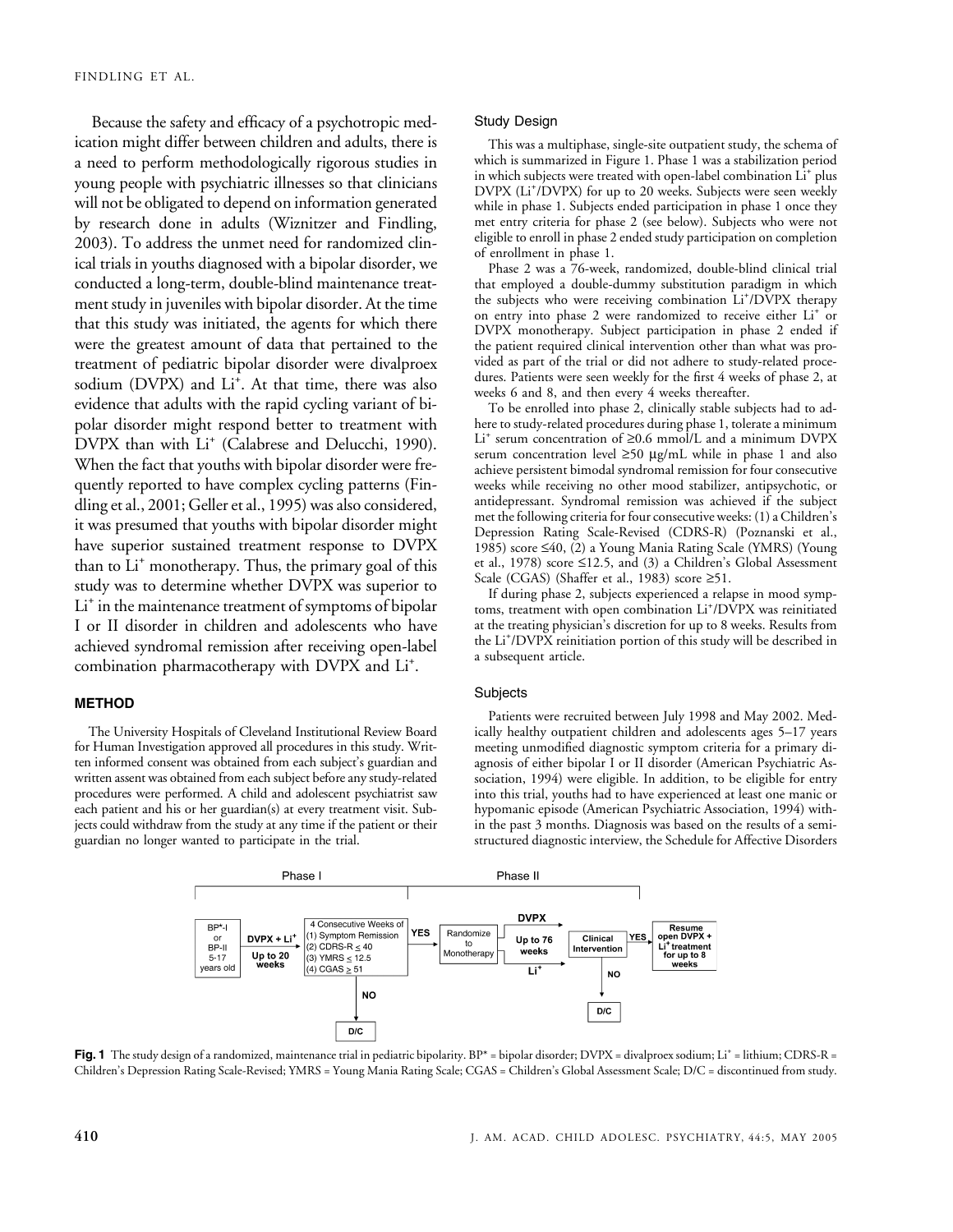and Schizophrenia for School-Age Children (Kaufman et al., 1997; Orvaschel, 1994), which was administered by a highly trained interviewer with acceptable interrater reliability and used unmodified DSM-IV criteria. These diagnostic procedures have been described in more detail elsewhere (Findling et al., 2001). In addition, all patients also had their diagnoses confirmed with a 90- to 120-minute clinical interview by a child and adolescent psychiatrist to be enrolled in this study.

Exclusion criteria included  $(1)$  a history of intolerance to  $Li<sup>+</sup>$  serum concentration of levels  $\geq 0.6$  mmol/L; (2) a history of a manic episode with a documented  $Li^{+}$  serum concentration level  $\geq 1.0$ mmol/L; (3) a history of intolerance to a DVPX serum concentration  $\geq$ 50  $\mu$ g/mL; (4) a history of a manic episode with a documented DVPX serum concentration  $\geq 80 \mu g/mL$ ; (5) the presence of a substance abuse disorder within the previous 6 months; (6) females who were pregnant, at risk of becoming pregnant, or nursing; (7) the presence of a clinically significant abnormality on any baseline laboratory measure (thyrotropin blood level, comprehensive metabolic profile, complete blood count, prothrombin time/partial thromboplastin time, urinalysis, urine toxicology screen and electrocardiogram; (8) clinically significant abnormalities in pulse and blood pressure at study entry; and (9) clinical evidence of a pervasive developmental disorder or mental retardation.

### Medication Treatment

Phase 1: Open Stabilization. Li<sup>+</sup> and DVPX were both initiated simultaneously at entry into phase 1. An immediate-release preparation of Li<sup>+</sup> was used in this trial. Drug serum concentrations were measured at weeks 2 and 4 and every 4 weeks thereafter. Medications were increased over the first 2 weeks so that target doses of 20 mg/kg/ day of DVPX and 30 mg/kg/day of Li<sup>+</sup> could be achieved. Doses of Li<sup>+</sup> and DVPX were adjusted so that serum concentrations of Li<sup>+</sup> were maintained between 0.6 and 1.2 mmol/L and DVPX serum concentrations were between 50 and 100 µg/mL. The treating physicians increased the dosing of Li<sup>+</sup> and DVPX until either dose-limiting side effects occurred or maximum medication levels were surpassed. Patients who could not tolerate the minimum drug serum concentration of either compound were withdrawn from the trial.

Phase 2: Double-Blind Maintenance Phase. Patients randomized to a given treatment arm had their dose of that medication started at the same dosing level used at the end of phase 1. The other medication was gradually weaned over the initial 8-weeks to minimize the likelihood of discontinuation rebound relapse. Either the treating physician or the nonblind medical monitor could subsequently adjust doses of medication based on psychiatric symptoms, serum concentrations, or reported side effects (see below). Trough Li<sup>+</sup> and DVPX serum concentrations were obtained biweekly during the first 8 weeks of monotherapy and then every 4 weeks thereafter. The nonblind medical monitor could adjust doses of medications, as needed to ensure that Li<sup>+</sup> serum concentrations were maintained between 0.6 and 1.2 mmol/L and that DVPX serum concentrations were maintained between 50 and 100 µg/mL. Active agents and their corresponding placebos were administered as identically appearing tablets or capsules.

#### Adjunctive Medications

Patients who entered phase 1 who were currently being prescribed a psychostimulant, an antipsychotic, or an antidepressant were tapered off these medications as quickly as feasible and as clinically tolerated. For patients with symptoms of major depression that

persisted despite Li<sup>+</sup>/DVPX combination therapy, adjunctive antidepressants could be prescribed. Similarly, if patients had persistent symptoms of psychosis or mania that were not responding adequately to Li<sup>+</sup>/DVPX, adjunctive treatment with an antipsychotic was allowed. Subjects who were unable to discontinue antidepressants or antipsychotics were not eligible to be enrolled into phase 2.

If youths had symptoms consistent with the diagnosis of attention-deficit/hyperactivity disorder (ADHD), adjunctive treatment with psychostimulants at U.S. Food and Drug Administration–approved doses was allowed before entry into phase 2. Similarly, clonidine could be prescribed at doses as high as 6 µg/kg/day. Subjects had to be on stable doses of these ADHD-related medications for at least 4 weeks before being eligible for randomization during phase 2.

#### Randomization

Subject randomization was stratified based on three factors: (1) age (ages 5–11 or 12–17 years), (2) the presence/absence of rapid cycling, and (3) whether the patient had comorbid ADHD. Youths eligible to enroll in phase 2 were then randomly assigned to receive either Li<sup>+</sup> or DVPX monotherapy with an equal numbers of subjects planned to be randomized to each arm.

### Safety Measures

Phase 1. At study entry, subjects underwent a physical examination (with height and body weight measured), an electrocardiogram, a urine toxicology screen, a comprehensive metabolic profile, a thyrotropin blood level, a complete blood count, prothrombin time/ partial thromboplastin time, and a urinalysis. Females of child-bearing potential received a urine pregnancy test. All these measures were also obtained when a subject's participation in phase 1 ended. An additional complete blood count and comprehensive metabolic profile were obtained at weeks 4 and 12. A thyrotropin blood level was obtained at week 8. Adverse events/side effects were ascertained by direct inquiry of the subject and their guardian at each study visit. Blood pressure and pulse were also monitored at each study visit.

Phase 2. In addition to the laboratory test results obtained at the end of phase 1 (which served as the baseline for phase 2), other safety measures were obtained throughout phase 2. A complete blood count, a comprehensive metabolic profile, a thyrotropin blood level, a urinalysis, a urine toxicology screen, and a urine qualitative pregnancy test (peri- and postpubertal females only) were performed at the end of week 4 and then every 12 weeks thereafter. Blood pressure, pulse, and body weight were recorded at each study visit. All baseline measures were also obtained at the end of phase 2 or when a patient prematurely discontinued participation while in phase 2.

To maintain the integrity of the blind during phase 2, all side effects and laboratory test results were reported to a study nurse who did not complete clinical outcome measures. The side effects and laboratory test results were reviewed by an unblinded physician medical monitor. Patients were withdrawn from phase 2 by the unblinded medical monitor if a significant side effect or adverse event occurred (such as abnormal laboratory test results or side effects) that would not be apparent to the treating child and adolescent psychiatrist.

#### Outcome Measures

Two primary outcome measures were used to assess the effectiveness of Li<sup>+</sup> and DVPX monotherapy. The first was time to premature discontinuation for treatment of emerging symptoms of relapse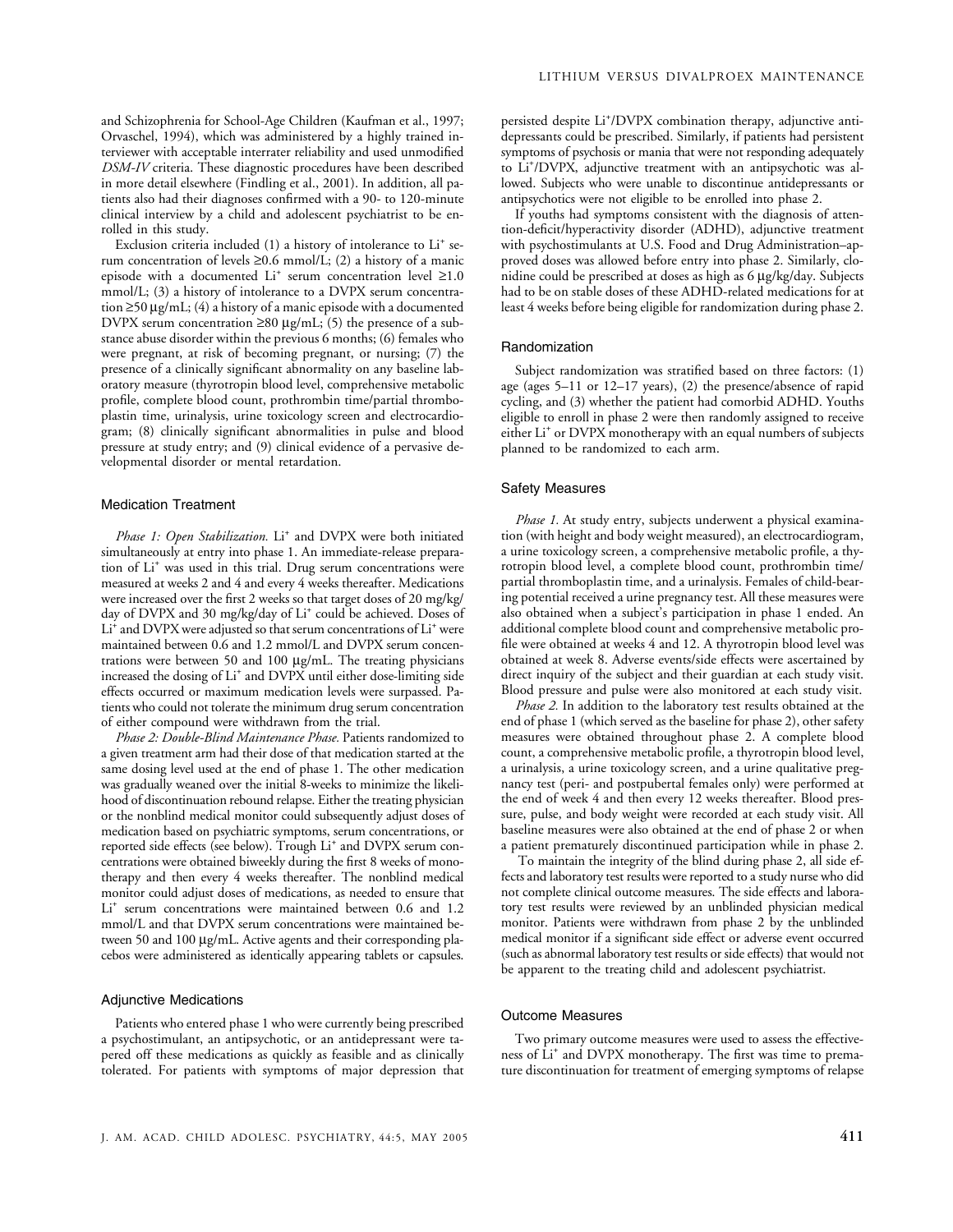(''relapse''). Mood state at time of emerging relapse was recorded in these subjects. The second outcome measure was premature discontinuation from the study for any reason. Reason for premature study discontinuation was noted for all patients.

Predictors of response analysis included gender, rapid cycling, age at entry into phase 2, age at onset of bipolar illness, duration of bipolar illness, entry YMRS score, entry CDRS-R score, age at entry into phase 2, comorbid diagnosis of ADHD, and concomitant ADHD medications while in phase 2.

Psychometric instruments that served as secondary outcomes measures included the CDRS-R, YMRS, the Clinical Global Impression Scale of Severity (CGI-S) and Improvement (CGI-I) (National Institute of Mental Health, 1985), and the CGAS. These instruments were administered at each study visit.

The CDRS-R (Poznanski et al., 1985) is a 17-item clinician-administered scale that assesses the presence and severity of depression symptoms in children and adolescents. Scores range from 17 to 113, with higher scores reflecting greater degrees of depressive symptomatology. Hypomania and mania were assessed using the YMRS (Young et al., 1978; Youngstrom et al., 2002). The YMRS is an 11-item, clinician-rated scale, with total scores ranging from 0 (no manic symptoms) to 60 (severely manic). Overall bipolar illness severity and improvement were assessed using the CGI-S and the CGI-I. CGI-S items are rated from 1 (normal, not ill) to 7 (very, severely ill). Symptom improvement items on the CGI-I are rated from 1 (very much improved) to 7 (very much worse). The CGAS was used to assess child and adolescent overall functioning. This clinician-rated instrument has scores ranging from 0 to 100, with 100 being superior functioning at home, school, and with peers.

#### Statistical Methods

Before study initiation, the necessary sample size was determined to detect differences in the DVPX and Li<sup>+</sup> treatment groups. It was estimated that a minimum of 30 patients per treatment arm would be needed to detect a minimum hazard ratio of at least 0.36 at a power of 0.81 and an  $\alpha$  level of .05.

Statistical analyses were performed using SPSS v11.5. Kaplan-Meier survival analyses and stepwise Cox regressions tested whether there were differences in time until the patient relapsed into a mood episode or discontinued the study for any reason depending on treatment arm or other covariates. Mixed analysis of variance and random effects models were used to examine changes in psychometric instrument scores over time. Chi-square tests or  $t$  tests, as appropriate, were used to examine whether there were demographic differences between those patients who were (1) randomized to monotherapy and those patients who were not randomized, (2) demographic differences in those patients who received DVPX monotherapy compared with subjects who received Li<sup>+</sup> monotherapy, or (3) differences in the occurrences of side effects between those randomized to Li<sup>+</sup> and those treated with DVPX. The level of significance was set at .05 for all analyses. Data are presented as mean (standard deviation) unless otherwise noted.

# RESULTS

# Subjects

Patients were enrolled into this trial from July 1998 through May 2002. Two hundred eighty-seven children and adolescents were screened for participation in this

study, with 161 being enrolled. Subject participation through the course of the trial is summarized in Figure 2. The most common reasons that screened subjects were not enrolled included the following: (1) subjects did not meet diagnostic criteria ( $n = 69$ ) and (2) subjects declined further study participation ( $n = 30$ ). Of the 161 youths who were enrolled, 139 received treatment with study medication (Table 1). One hundred thirty-nine youths with a mean age of 10.8 (3.5) years were initially treated with Li+ /DVPX for a mean of 10.7 (5.4) weeks. Of these 139 youths, 60 were randomized into phase 2 with 30 randomized to the Li<sup>+</sup> monotherapy arm and 30 randomized to the DVPX monotherapy arm. The most common reason that youths were not randomized was nonadherence with study-related procedures ( $n = 38$ ) and medication intolerance ( $n = 21$ ). More detailed data regarding the first 90 youths who received treatment in phase 1 has been summarized elsewhere (Findling et al., 2003).

Demographic information is shown in Tables 2 and 3. Thirty-five of the patients (58.3%) treated with maintenance monotherapy were also prescribed concomitant psychostimulants for ADHD symptoms. At



Fig. 2 Subject accountability in a randomized maintenance trial in pediatric bipolarity. DVPX\* = divalproex sodium;  $Li^*$  = lithium.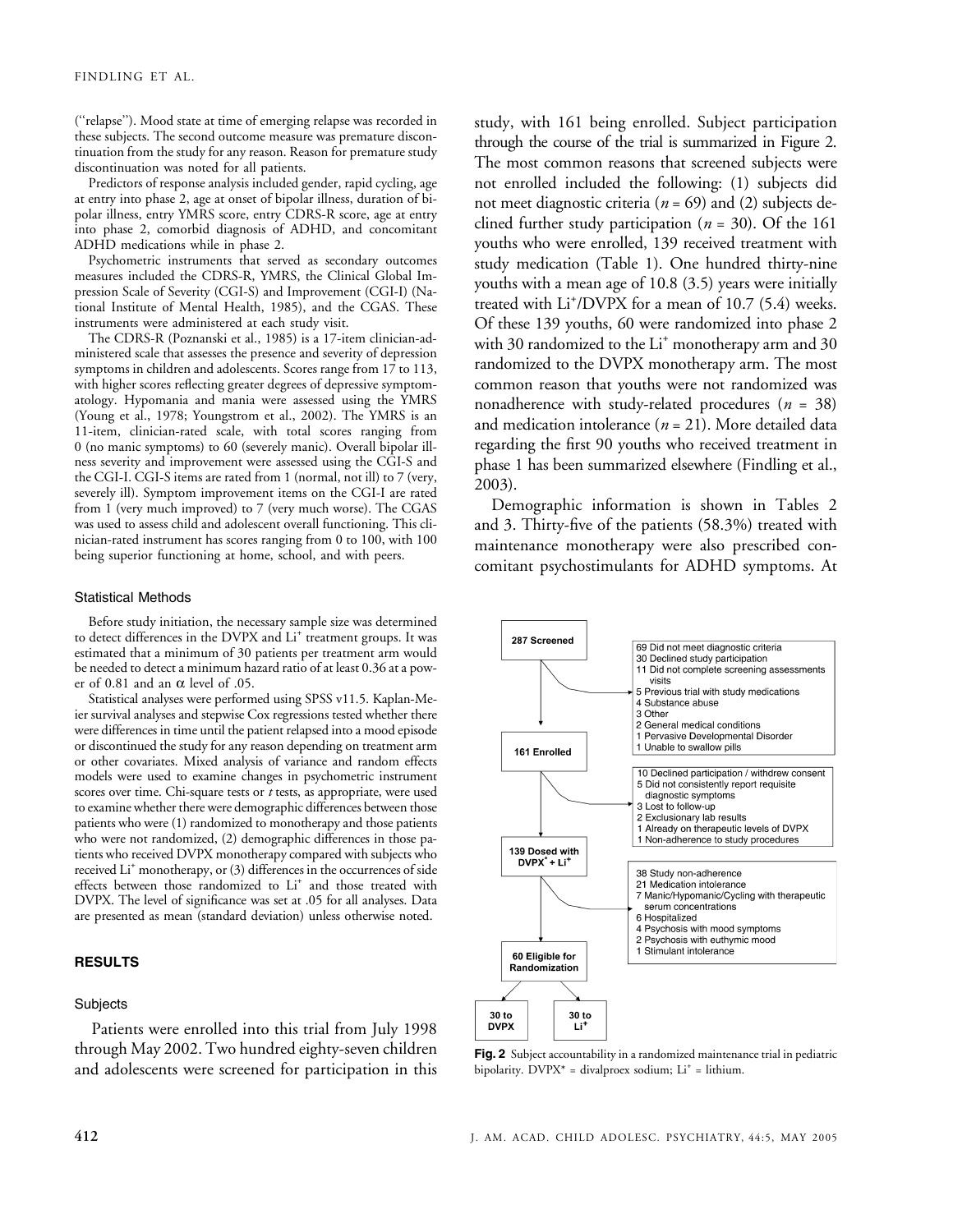# TABLE 1

| Demographics of 139 Children and Adolescents Treated With Both Lithium and Divalproex Sodium |                                   |  |
|----------------------------------------------------------------------------------------------|-----------------------------------|--|
|                                                                                              | For as Long as 20 Weeks (Phase 1) |  |

|                                           | ပ             |                |               |
|-------------------------------------------|---------------|----------------|---------------|
|                                           | Randomized    | Not-Randomized | Overall       |
|                                           | $(n = 60)$    | $(n = 79)$     | $(N = 139)$   |
| Gender, no. (%)                           |               |                |               |
| Males                                     | 39(65.0)      | 54 (68.4)      | 93 (66.9)     |
| Females                                   | 21(35.0)      | 25(31.6)       | 46 (33.1)     |
| Diagnosis, no. (%)                        |               |                |               |
| $BP-I$                                    | 55 (91.7)     | 76 (96.2)      | 131 (94.2)    |
| $BP-II$                                   | 5(8.3)        | 3(3.8)         | 8(5.8)        |
| Course modifiers no. (%)                  |               |                |               |
| Rapid cycling                             | 30(50.0)      | 52 (65.8)      | 82 (59.0)     |
| Psychosis                                 | 2(3.3)        | 10(12.7)       | 12(8.6)       |
| Mixed states                              | 4(6.7)        | 4(5.1)         | 8(5.8)        |
| Age, yr (SD)                              | 10.7(3.6)     | 10.8(3.4)      | 10.8(3.5)     |
| Age at onset, yr (SD)                     | 7.3(4.1)      | 6.7(3.9)       | 7.0(3.9)      |
| Duration of illness, wk (SD)              | 149.7 (115.4) | 182.4 (117.3)  | 168.1 (117.2) |
| No. of weeks enrolled in phase $1^a$ (SD) | 13.4(4.0)     | 8.6(5.5)       | 10.7(5.4)     |
| Concomitant stimulants, no. (%)           | 38 (63.3)     | 33 (41.8)      | 71(51.1)      |
| Mean baseline YMRS score (SD)             | 19.1(6.9)     | 21.2(9.2)      | 20.3(8.3)     |
| Mean baseline CDRS-R score (SD)           | 29.5(11.6)    | 30.4 (13.9)    | 30.0 (12.9)   |
| Mean baseline CGAS score (SD)             | 50.5(5.8)     | 50.4 (7.6)     | 50.4 (6.9)    |

Note: BP = bipolar disorder; YMRS = Young Mania Rating Scale; CDRS-R = Children's Depression Rating Scale-Revised; CGAS = Children's Global Assessment Scale.

 $A$  t test indicated that a significant difference ( $p < .01$ ) existed in the mean time in phase I between those patients who were randomized and those who were not on this variable. No other statistically significant differences were noted between the youths who were randomized to monotherapy and those who were not randomized based on the results of *t* tests or  $\chi^2$  analyses, as appropriate, on any other demographic variable.

randomization, CDRS-R, YMRS, and CGAS scores did not significantly differ among those patients randomized to Li<sup>+</sup> compared with those randomized to DVPX ( $p > .05$ , largest *t* value 0.89, with 58 *df*). Sixty-three percent ( $n = 38$ ) of the youths exited the study due to moodrelated reasons. Study exit reasons are shown in Table 4.

## Survival Analyses

Time to mood relapse did not differ between the Li<sup>+</sup> and DVPX treatment groups (log-rank  $[1 \, df] = 0.35$ ,  $p = .55$ ). Furthermore, the two treatment groups did not differ in time until study discontinuation for any reason (log-rank  $[1 \text{ df}] = 0.13$ ,  $p = .72$ ; Fig. 3).

The time to median survival for subjects who relapsed due to the presence of mood symptoms was 114 days, SE  $\pm$  57.4 days for patients randomized to receive Li<sup>+</sup> and 112 days, SE ±56 days for patients treated with DVPX. For patients who prematurely discontinued the study for any reason, the median survival time was 91 days, SE  $\pm 30.1$  days for Li<sup>+</sup> and 56 days, SE  $\pm 19.9$  days for DVPX.

Post hoc analyses (stepwise Cox regressions) found that youths with a younger age at onset were more likely to relapse into a mood episode,  $\chi_1^2 = 3.95$ ,  $p = .047$ . Similarly, youths with higher YMRS scores at study baseline were more likely to discontinue the study early  $\chi_1^2$  = 4.92,  $p$  = .027. Controlling for either of these variables did not change the significance of the comparison between drugs. Age at randomization, comorbid ADHD, rapid cycling status (i.e., the three stratification variables), gender, duration of bipolar illness, baseline CDRS score, and concurrent use of ADHD medications were not associated with time until mood event or study discontinuation, nor did controlling for any or all of these covariates change the results for the drug comparison.

# Psychometric Measures

Overall, both treatment groups indicated a decline in psychometric measures over the course of the study. Mixed analyses of variance (drug  $\times$  time) using last observation carried forward scores indicated that YMRS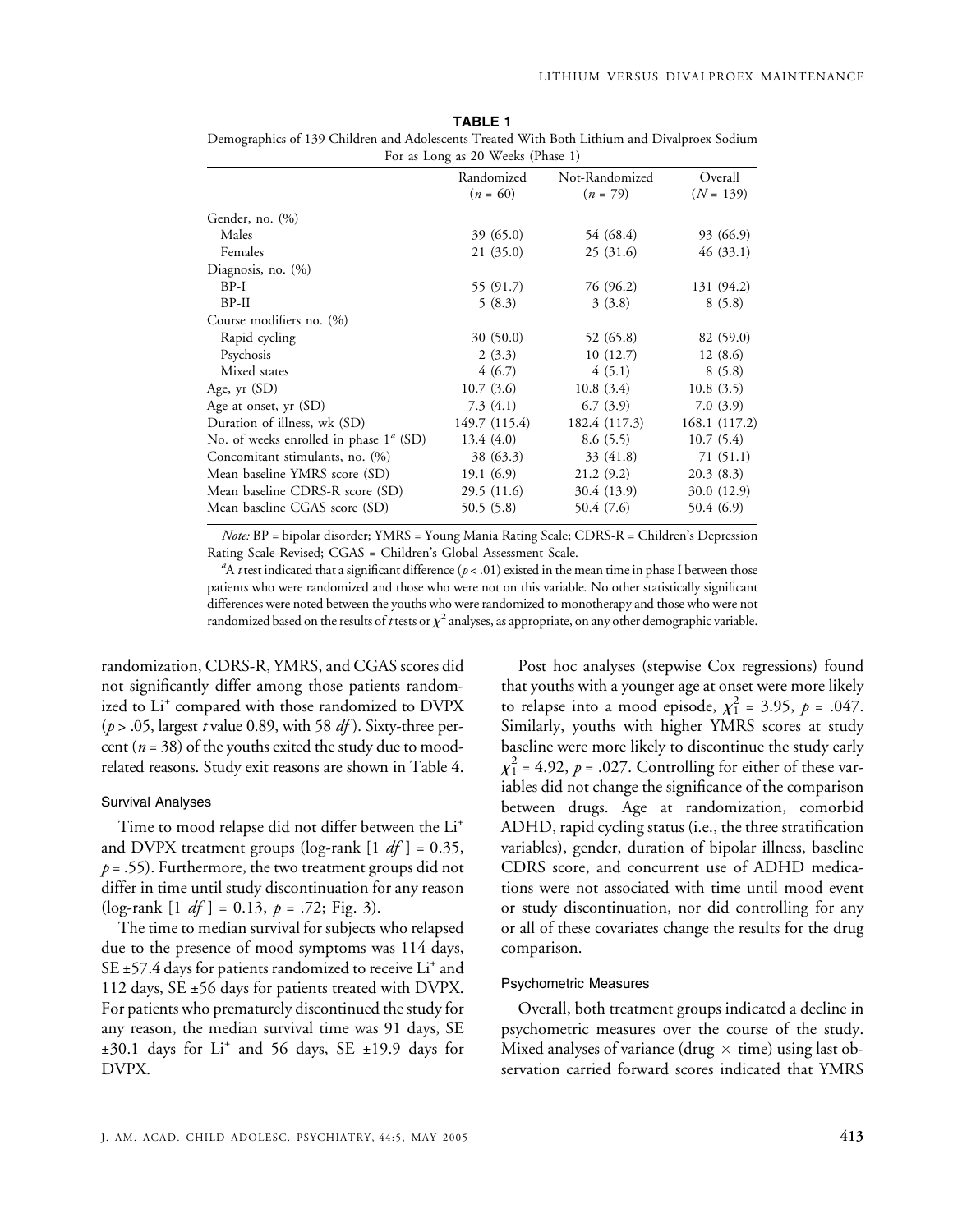| Maintenance Monotherapy For as Long as 76 Weeks (Phase 2) <sup>a</sup> |               |                   |               |  |
|------------------------------------------------------------------------|---------------|-------------------|---------------|--|
|                                                                        | Lithium       | <b>DVPX</b>       | Overall       |  |
|                                                                        | $(n = 30)$    | $(n = 30)$        | $(n = 60)$    |  |
| Gender, no. (%)                                                        |               |                   |               |  |
| Males                                                                  | 21(70.0)      | 18(60.0)          | 39(65.0)      |  |
| Females                                                                | 9(30.0)       | 12(40.0)          | 21(35.0)      |  |
| Diagnosis, no. (%)                                                     |               |                   |               |  |
| $BP-I$                                                                 | 28 (93.3)     | 27 (90.0)         | 55 (91.7)     |  |
| $BP-II$                                                                | 2(6.7)        | $3(10.0^{\circ})$ | 5(8.3)        |  |
| Course modifiers, no. (%)                                              |               |                   |               |  |
| Rapid cycling                                                          | 13(43.3)      | 17 (56.7)         | 30(50.0)      |  |
| Psychosis                                                              | 1(3.3)        | 1(3.3)            | 2(3.3)        |  |
| Mixed states                                                           | 3(10.0)       | 1(3.3)            | 4(6.7)        |  |
| Age, yr (SD)                                                           | 10.3(3.3)     | 11.2(3.9)         | 10.7(3.6)     |  |
| Age at onset, yr (SD)                                                  | 6.7(4.0)      | 8.0(4.1)          | 7.3(4.1)      |  |
| Duration of illness, wk (SD)                                           | 162.6 (117.9) | 136.8 (113.4)     | 149.7 (115.4) |  |
| No. of weeks enrolled in phase 2 (SD)                                  | 21.1(22.5)    | 20.0(23.9)        | 20.6(23.0)    |  |
| Concomitant stimulants, no. (%)                                        | 18(60.0)      | 17(56.7)          | 35 (58.3)     |  |
| Mean YMRS score (SD) at randomization                                  | 1.0(2.2)      | 0.8(1.8)          | 0.9(2.0)      |  |
| Mean CDRS-R score (SD) at randomization                                | 17.5(1.4)     | 18.6 $(2.7)$      | 18.0(2.2)     |  |
| Mean CGAS score (SD) at randomization                                  | 76.1 (7.2)    | 75.6 (6.2)        | 75.8(6.7)     |  |
|                                                                        |               |                   |               |  |

TABLE 2 Demographics of 60 Children and Adolescents Treated With Lithium or Divalproex Sodium

Note: DVPX = divalproex sodium;

YMRS = Young Mania Rating Scale; CDRS-R = Children's Depression Rating Scale-Revised; CGAS = Children's Global Assessment Scale.

No statistically significant differences were noted between the youths who were randomized to Lithium monotherapy and those subjects who were randomized to DVPX monotherapy based on the results of *t* tests or  $\chi^2$  analyses, as appropriate, on any listed demographic variable.

scores increased significantly over the first 8 weeks of the study period ( $F_{1,56}$  = 40.03,  $p < .00005$ , Cohen's  $d =$ 0.93 [where  $d = 0.80$  is considered a large effect size]). Similarly, CDRS-R scores increased over time  $(F_{1,56} =$ 24.23,  $p < .00005$ , Cohen's  $d = 0.65$ ) and CGAS scores decreased over time ( $F_{1,56} = 12.75$ ,  $p = .001$ , Cohen's  $d = 0.48$ ). There was no main effect for treatment on any of the three measures:  $F_{1,56}$  = 0.28 for YMRS, 2.28 for

CDRS, and 0.03 for CGAS scores, all  $p$  values >0.136. Likewise, change over time did not depend on treatment:  $F_{1,56}$  = 0.44 for YMRS, 0.82 for CDRS, and 0.17 for CGAS, all  $p$  values >0.368. The largest effect size associated with treatment was  $d = 0.20$  (where  $d =$ 0.20 is considered a small effect). Random effects models examining individual slopes over time (i.e., hierarchical linear models) produced results consistent with

| └<br>. .<br>u |
|---------------|
|---------------|

Comorbid Behavioral and Anxiety Disorders in 60 Children and Adolescents Treated With Lithium or Divalproex Sodium Maintenance Monotherapy For as Long as 76 Weeks

|                                                   | Lithium    | <b>DVPX</b> | Overall    |
|---------------------------------------------------|------------|-------------|------------|
|                                                   | $(n = 30)$ | $(n = 30)$  | $(n = 60)$ |
| Attention Deficit hyperactivity disorder, no. (%) | 20(66.7)   | 18(60.0)    | 38 (63.3)  |
| Oppositional defiant disorder, no. (%)            | 7(23.3)    | 5(16.7)     | 12(20.0)   |
| Conduct disorder, no. (%)                         | 2(6.7)     | 4(13.3)     | 6(10.0)    |
| Posttraumatic stress disorder, no. (%)            | 0(0.0)     | 1(3.3)      | 1(1.7)     |
| Generalized anxiety disorder, no. (%)             | 0(0.0)     | 1(3.3)      | 1(1.7)     |
| Specific phobia, no. (%)                          | 0(0.0)     | 1(3.3)      | 1(1.7)     |
|                                                   |            |             |            |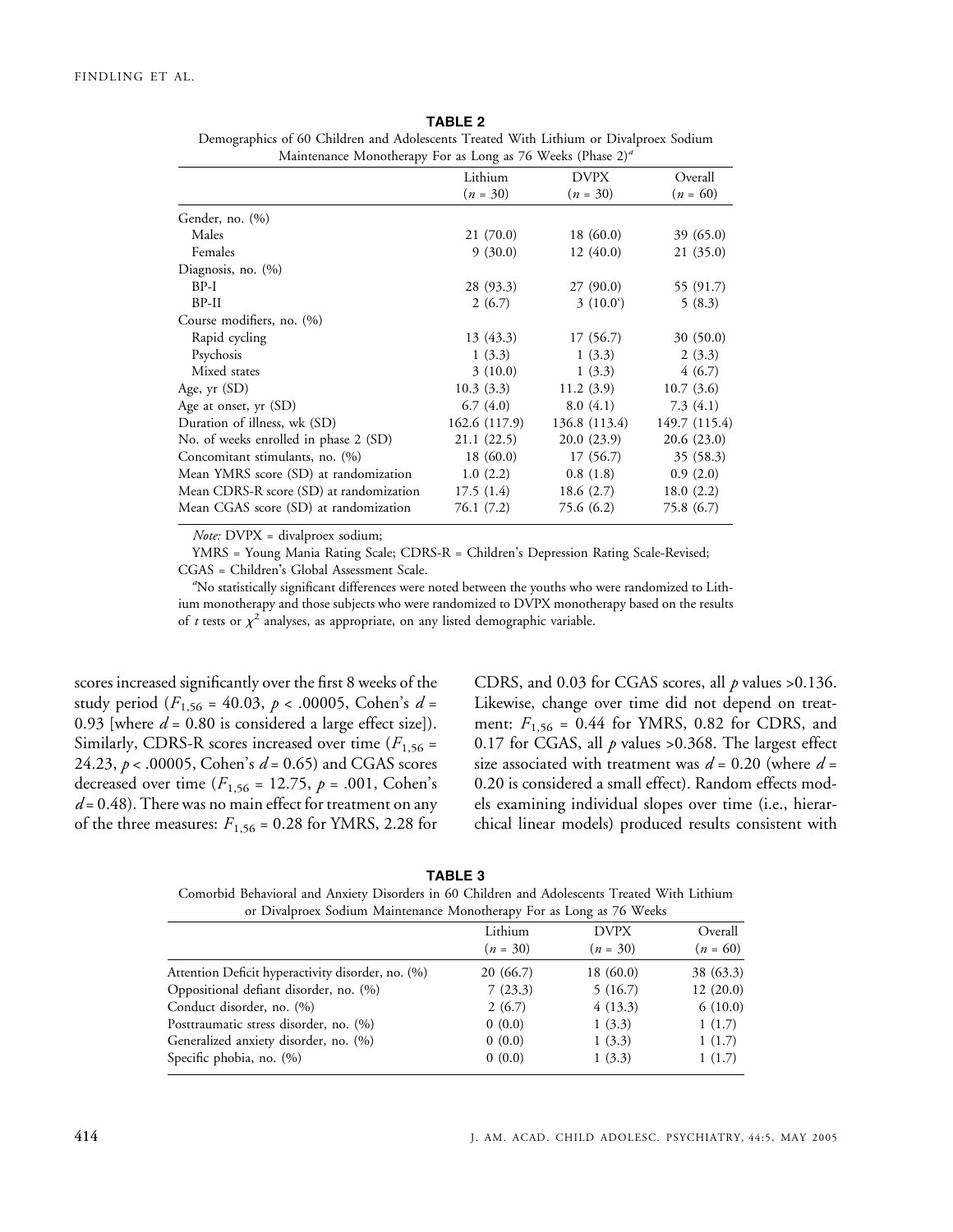|                                          |                               |                            | $\sqrt{2}$                     |  |
|------------------------------------------|-------------------------------|----------------------------|--------------------------------|--|
|                                          | Randomization Assignment      |                            |                                |  |
| Exit Reason                              | Lithium $(n = 30)$<br>No. (%) | DVPX $(n = 30)$<br>No. (%) | Over all $(n = 60)$<br>No. (%) |  |
| Mood related                             | 18(60.0)                      | 20(66.7)                   | 38 (63.3)                      |  |
| Hypomania/mania/mixed states             | 15(50.0)                      | 19(63.3)                   | 34 (56.7)                      |  |
| Lack of efficacy/depression              | 3(10.0)                       | 1(3.3)                     | 4(6.7)                         |  |
| Other reasons                            | 7(23.3)                       | 5(16.7)                    | 12(20.0)                       |  |
| Medication nonadherence                  | 4(13.3)                       | 2(6.7)                     | 6(10.0)                        |  |
| Side effects                             | 2(6.7)                        | 3(10.0)                    | 5(8.3)                         |  |
| Residual oppositionality                 | 1(3.3)                        | $\left($                   | 1(1.7)                         |  |
| Completed study                          | 3(10.0)                       | 3(10.0)                    | 6(10.0)                        |  |
| Nonadherence with other study procedures | 2(6.7)                        | 2(6.7)                     | 4(6.7)                         |  |

TABLE 4 Exit Reasons in 60 Youths Treated With Lithium or Divalproex Maintenance Monotherapy

the last observation carried forward analyses: There was a significant worsening of manic and depressive symptoms as well as global functioning over time but no significant effects for treatment nor interactions between treatment and slope for the three outcomes.

# Medication Dosing

At randomization, the mean Li<sup>+</sup> and DVPX serum concentrations were  $0.94 \text{ mmol/L}$  (0.26) and 81.1  $\mu$ g/mL  $(20.5)$ , respectively. The mean  $Li<sup>+</sup>$  and DVPX serum concentrations at end of participation in phase 2 were 0.84 (0.30) mmol/L and 75.3 (29.4)  $\mu$ g/mL, respectively.

## Adverse Events/Side Effects

Seventy-five percent ( $n = 45$ ) of the patients reported side effects after randomization. The most frequently reported side effects of those who received Li<sup>+</sup> monotherapy were emesis ( $n = 9, 30.0\%$ ) and enuresis ( $n =$ 9, 30%). There was a significant difference in the frequency with which patients reported emesis, increased thirst, and enuresis compared with those treated with DVPX  $(\chi^2 = 3.75, p = .05,$  Fisher's exact test  $p =$ .05, and  $\chi^2$  = 5.46,  $p = .02$ , respectively). Furthermore, those treated with DVPX most frequently reported headache ( $n = 7, 23.3\%$ ) and stomach pain ( $n = 7$ , 23.3%) as adverse events. However, those treated with DVPX monotherapy did not report headache or stomach pain more frequently than those treated with Li<sup>+</sup>  $(\chi^2 = 1.00, p = .32 \text{ and } \chi^2 = 1.92, p = .17 \text{, respectively).}$ The most commonly reported side effects are listed in Table 5. Of note, weight gain was not a spontaneously reported adverse event during this maintenance study.

Five patients discontinued study participation due to adverse events. Alopecia led to the discontinuation of two patients ( $n = 1$  DVPX,  $n = 1$  Li<sup>+</sup>) from the study. One patient randomized to DVPX was discontinued due to an increased thyrotropin blood level (12.86 mU/L). In addition, one patient was discontinued from the study after 20 weeks of DVPX monotherapy due to thrombocytopenia (platelet count = 51  $\,\times\,{10}^{9}$ /L). One patient who was receiving Li<sup>+</sup> was discontinued from the study due to enuresis. Of note, no patients were discontinued from this trial due to a suicide attempt or the need for psychiatric hospitalization.

# **DISCUSSION**

This study was successful in answering the proposed question of whether DVPX was superior to Li<sup>+</sup> in the



Fig. 3 Kaplan-Meier curve indicating overall time in study for 60 youths treated with either lithium or divalproex sodium. Note: Log-rank  $(1 \text{ df})$  = 0.13,  $p = .72$ . \*Completed 72 weeks of treatment.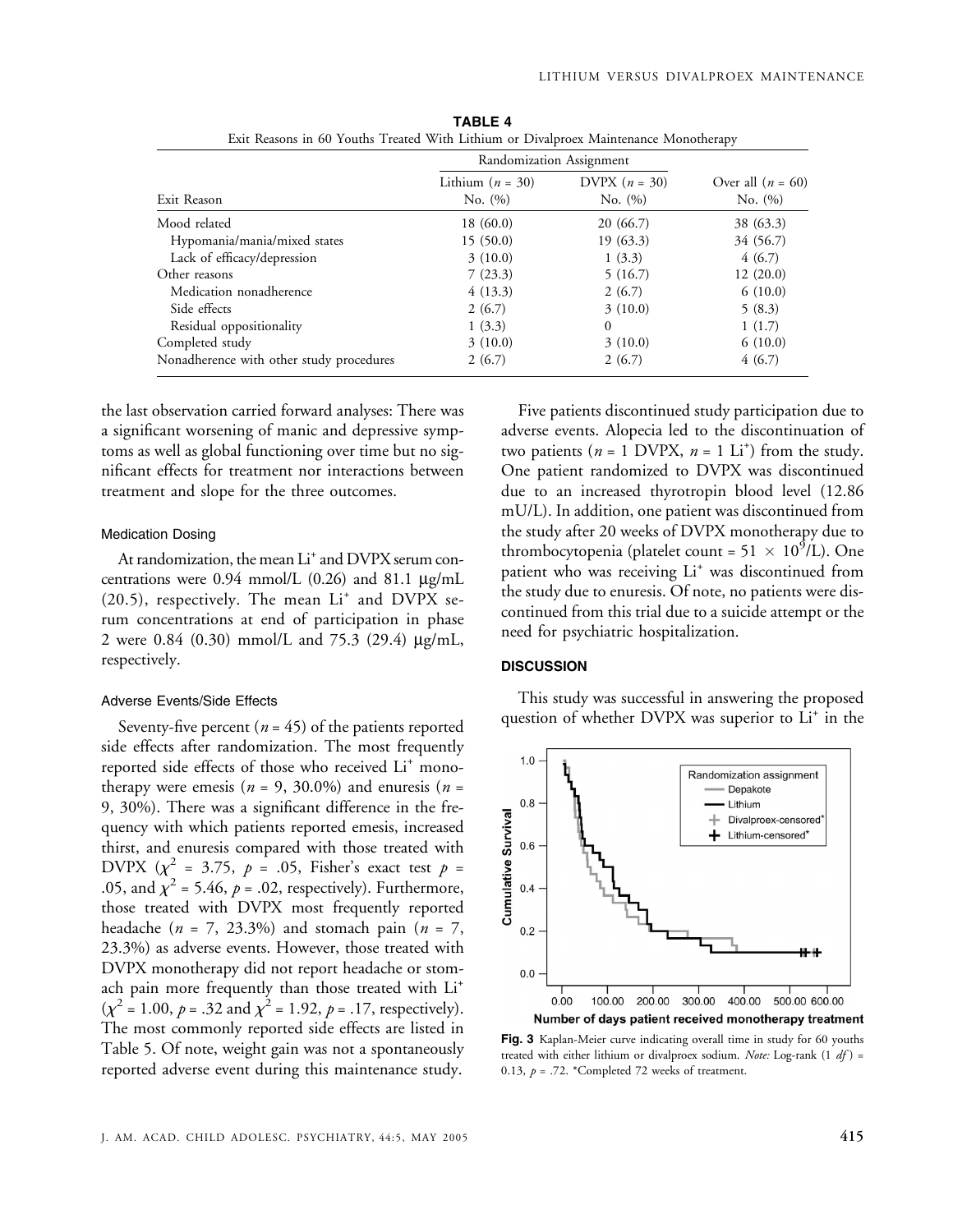TABLE 5 Adverse Events Reported in >5% of 60 Youths Treated With Lithium or Divalproex Sodium Maintenance Monotherapy

|                              | Lithium    | <b>DVPX</b> |                  |
|------------------------------|------------|-------------|------------------|
|                              | $(n = 30)$ | $(n=30)$    |                  |
| Side Effect                  | No. (%)    | No. $(\% )$ | p                |
| Emesis                       | 9(30.0)    | 3(10.0)     | .05 <sup>a</sup> |
| Headache                     | 4(13.3)    | 7(23.3)     | .32 <sup>a</sup> |
| Tremor                       | 6(20.0)    | 5(16.7)     | $.74^{a}$        |
| Enuresis                     | 9(30.0)    | 2(6.7)      | .02 <sup>a</sup> |
| Stomach pain                 | 3(10.0)    | 7(23.3)     | $.17^{a}$        |
| Nausea                       | 5(16.7)    | 2(6.7)      | $.42^{b}$        |
| Diarrhea                     | 4(13.3)    | 2(6.7)      | $.67^{b}$        |
| Decreased appetite           | 3(10.0)    | 3(10.0)     | $1.00^{b}$       |
| Increased thirst             | 5(16.7)    | $\theta$    | .05 <sup>b</sup> |
| Upper respiratory congestion | 2(6.7)     | 3(10.0)     | $1.00^{b}$       |
| Fever                        | 4(13.3)    | 1(3.3)      | $.35^{b}$        |
| Sore throat                  | 1(3.3)     | 3(10.0)     | $.61^{b}$        |

"Frequency of reported side effects compared with  $\chi^2$  analysis.<br>"Frequency of reported side effects compared with Eicher's Exact

Frequency of reported side effects compared with Fisher's Exact Test.

maintenance treatment of bipolar disorder in children and adolescents. DVPX was not found to be superior to Li<sup>+</sup> monotherapy in the maintenance pharmacotherapy of youths with bipolar I or II disorder who achieved syndromal remission with Li<sup>+</sup>/DVPX treatment. This finding was consistent for analyses that considered time to symptomatic reemergence or overall time in study. In this trial, it was also observed that neither comorbidity with ADHD nor exposure to psychostimulants during the randomized phase of this trial was associated with earlier time to relapse.

The data generated in this study are comparable with those of the double-blind maintenance study of similar design performed in adults with rapid cycling bipolar disorder (Calabrese et al., 2003). As in this report, the study of Calabrese et al. also failed to demonstrate a difference between the two monotherapy treatment arms. In adults, the most common mood state associated with symptomatic relapse was depression, while in this pediatric trial, depression was rarely the mood state that led to relapse.

These data extend a recent report of Kafantaris et al. (2004) of a rapid rate of relapse in subjects who continued to receive active Li<sup>+</sup>. This study, as well as the work of Kafantaris et al. (2004), suggests the possibility of a nocebo effect early in the course of studies that incorporate a discontinuation design.

There are novel aspects to this work. First, this study demonstrates that prospective, randomized maintenance studies in pediatric patients with bipolar disorder are feasible. In addition, the study subjects were not a rarified cohort but representative of youths with bipolar disorder who present for clinical care. As an example, a substantial number of subjects in this study had comorbid ADHD (Findling et al., 2001; Geller et al., 2000b). Anticipating high rates of ADHD comorbidity, this study permitted the concomitant use of psychostimulants.

This study had several inherent strengths including its randomized, double-blind design as well as the 76-week study length. The use of an initial stabilization phase that preceded randomization to maintenance medication therapy is also a positive aspect of this trial. Another strength of this study was the use of a blinded medical professional to monitor adverse events to maintain the integrity of the blind.

# Limitations

This study has several noteworthy limitations. Although this study successfully achieved its a priori objective, it may be asserted that this trial was still relatively modest in size. Based on these data, 3,564 subjects would have needed to be randomized to detect a statistically significant overall between-group difference in survival time. These results suggest that if there is a difference between Li<sup>+</sup> and DVPX monotherapy, it is clinically insignificant. The results of this trial also suggest that this was not an underpowered study.

In retrospect, it may have been helpful if there were another randomization arm in which patients could have continued receiving combination Li<sup>+</sup>/DVPX. A Li<sup>+</sup>/DVPX treatment arm might have provided the information necessary to define the relative efficacy of continued Li<sup>+</sup>/DVPX therapy when compared with continued treatment with either Li<sup>+</sup> or DVPX monotherapy.

Another shortcoming of this trial is that it was not placebo controlled. Also, these findings might only .<br>be generalizable to patients who stabilize on Li<sup>+</sup>/DVPX. Last, patients and their families knew when they were entering the double-blind phase of the study, thus possibly resulting in a nocebo effect.

It may be asserted that a logical subsequent study to this one would be a trial in which stabilized youths are randomized to receive drug monotherapy (either Li<sup>+</sup> or DVPX) or placebo. However, due to the particularly